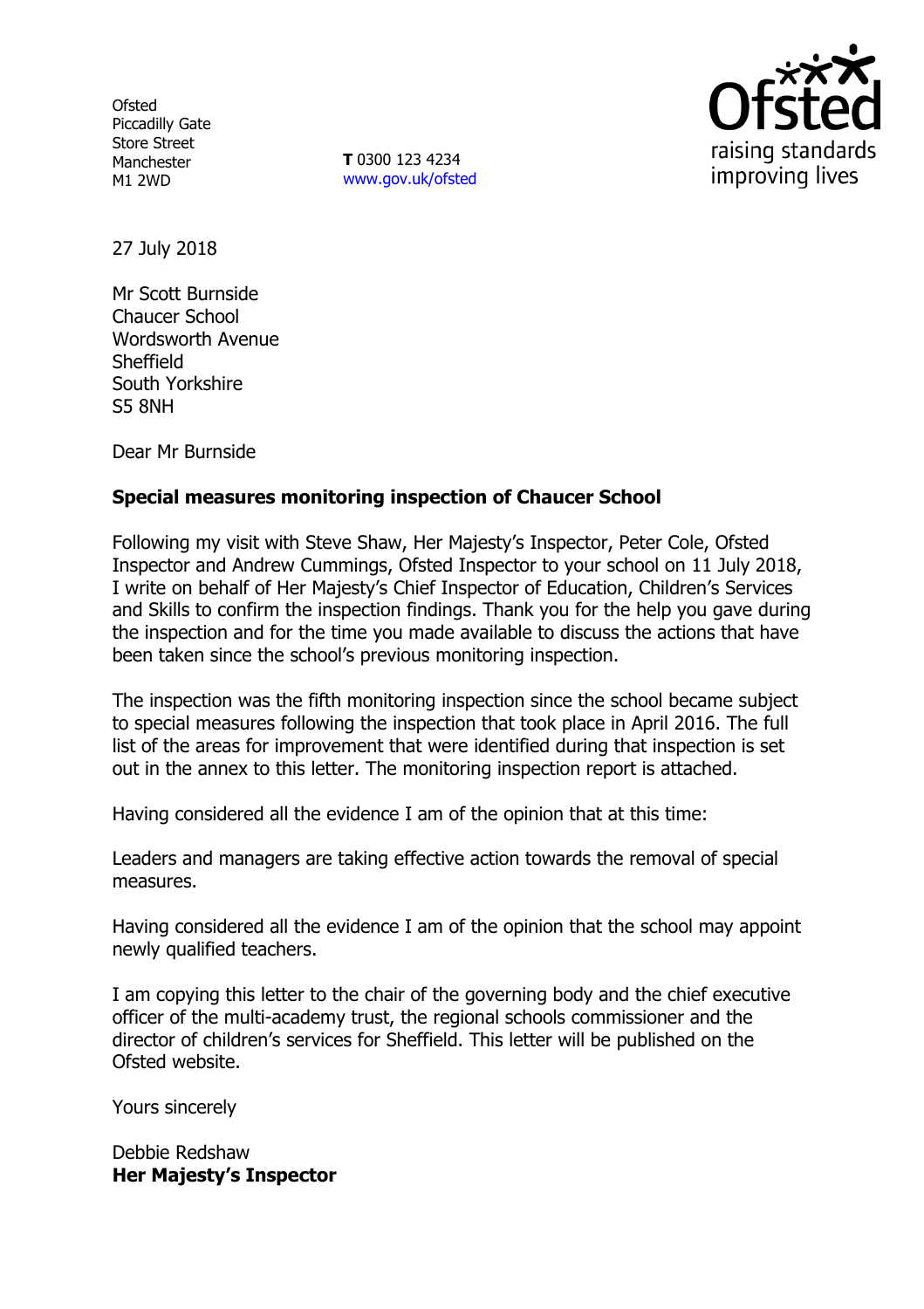

## **Annex**

## **The areas for improvement identified during the inspection that took place in April 2016.**

- Rapidly improve the effectiveness of leadership and management by making sure that:
	- leaders develop an accurate evaluation of the strengths and weaknesses of the school
	- improvement plans include sharp and precise outcomes throughout the year so that progress can be measured and leaders at all levels are held accountable for bringing about change
	- leaders at all levels are able to accurately evaluate the quality of teaching, learning and assessment through linking it closely with the impact it has on pupils' outcomes
	- subject leaders are accurate in judging how well pupils are achieving
	- all teachers follow the school marking and assessment policy so that all pupils are clear about what they need to do next and can act on teacher comments and advice
	- additional funding, including pupil premium and Year 7 catch-up funding, is used effectively to reduce the gaps in outcomes for disadvantaged pupils and other pupils needing to catch up.
- Rapidly improve the quality of teaching, learning and assessment by ensuring that:
	- leaders establish where the best teaching is taking place and share this across the school
	- accurate assessment information is used across all year groups to enable teachers to plan work that fully meets the learning needs of different groups of pupils so that outcomes improve
	- teachers check carefully on the progress pupils are making so that they are clear about any pupils' misconceptions and misunderstandings
	- leaders' checks on the quality of teaching are closely linked to detailed review of the progress that pupils are making in all subjects
	- all teachers have high expectations for all pupils and only accept work that is presented to a high standard and completed.
- **IMPROVE behaviour and safety substantially by:** 
	- quickly tackling poor behaviour in lessons so that all pupils are able to work without interruption and are supported by teachers who consistently follow the school's behaviour and discipline system
	- further improving attendance and reducing the number of pupils excluded from the school so that they are at least in line with national averages.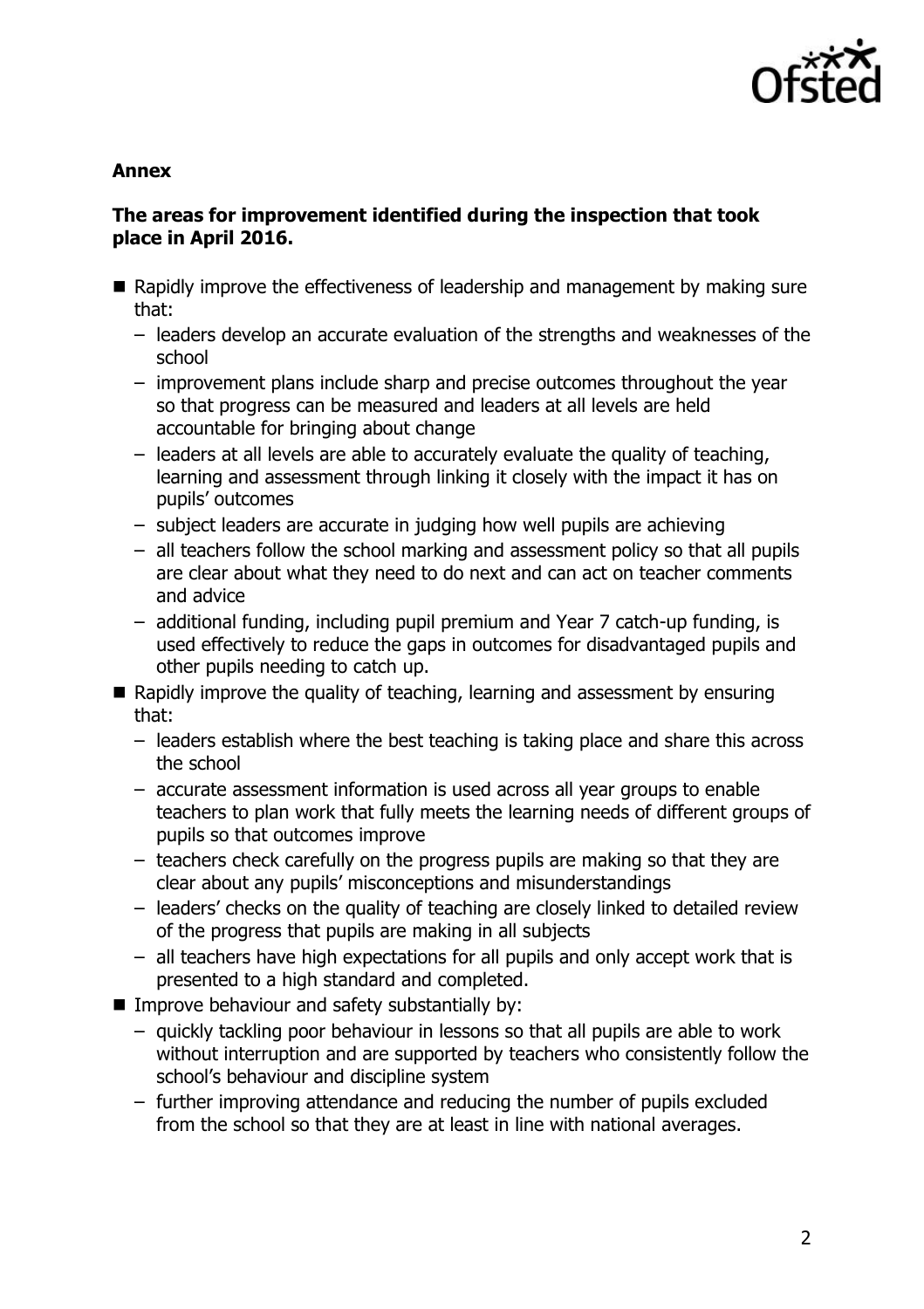

## **Report on the fifth monitoring inspection on 11 July 2018**

## **Evidence**

Inspectors observed the school's work, scrutinised documents and met with the headteacher, the chief executive of the trust, groups of pupils, the chair and vicechair of the governing body, senior leaders, middle leaders and staff. Inspectors evaluated the quality of pupils' work alongside senior leaders. Inspectors also reviewed policies and documents associated with safeguarding.

### **Context**

Since the previous monitoring inspection in January 2018, there have been several changes to staffing at the school. Some roles within the senior leadership team have changed. There is a new designated safeguarding lead, a new person responsible for behaviour and a new person responsible for attendance. There are three new teach first trainees joining the school in September and the current three trainees remain into their newly qualified teacher year. Two newly qualified teachers have been appointed in art and science and a recently qualified teacher in art and design. A highly experienced teacher has joined the school from the trust in mathematics for four days per week. Two science teachers from across the trust are working in the school for one day per week each. There have been two appointments, one internal and one external, to the role of second in department for English.

#### **The effectiveness of leadership and management**

Trust and school leaders, alongside governors, continue to collaborate and work effectively together to ensure that the quality of education and outcomes for pupils continue to improve. Further work to evaluate the quality of education in the school is taking place and is resulting in a much improved and more accurate view of the school. Leaders are moving towards a more detailed format which is allowing them to think, and consider carefully, further actions to ensure school improvement.

Middle leaders are increasingly confident and accurate in evaluating and improving the quality of teaching and learning in their departments. They carefully review the progress pupils make and are focusing more on key groups. This means that they have a strong overview of what needs to improve. Leaders recognise that there is more to do to ensure that disadvantaged pupils, pupils who have special educational needs (SEN) and/or disabilities and the most able pupils achieve standards of which they are capable.

Leaders' evaluations of the quality of teaching and learning now link closely to the progress pupils make. This is helping leaders to identify training needs and plan development opportunities for staff. In line with the trust, new initiatives for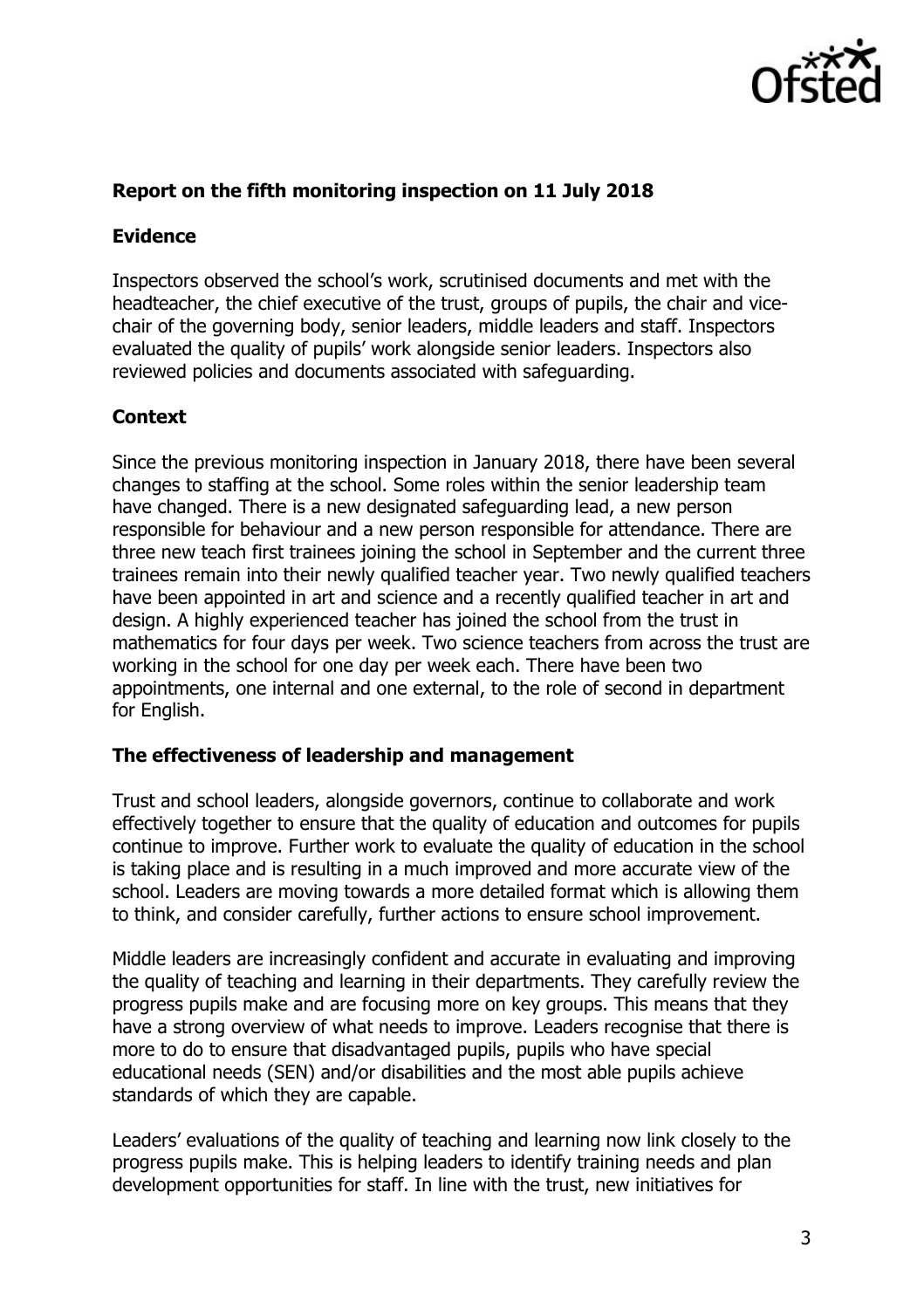

improving teaching and learning are in place and are beginning to enable teachers to reflect on and improve their own teaching.

Leaders with responsibility for additional funding for pupils who are disadvantaged, for pupils who have SEN and/or disabilities and for those who need to catch up, are ensuring that these funds are being spent more appropriately to address the needs of pupils. However, there is further work to do to ensure that actions are evaluated, particularly in improving attendance and behaviour.

Governors' reviews of the support put in place to help underperforming teachers are ensuring that systems are in place to enable rapid improvement. This is leading to better teaching across the school.

The trust is ensuring that opportunities for staff to support and learn from one another are in place. There is a weekly meeting for trust secondary headteachers in which decisions are made, for example in determining where support is needed and how best to deploy this. Teachers and middle leaders ensure that they share and model good practice. This is supported by the trust development of 'communities of practice' which allows time for this to happen. Core improvement groups are in place within the school to provide extra challenge and support, for example to improve attendance and behaviour. These groups ensure that there is accountability at all levels for school improvement.

## **Quality of teaching, learning and assessment**

The quality of teaching is continuing to improve. This is now reflected in the quality of work pupils produce in their workbooks. Pupils take much more pride in their presentation. Regular assessment and application of school policies are helping pupils make better progress and build on their prior learning. Pupils have a greater awareness of how well they are doing.

Pupils' literacy skills are improving. Literacy is checked frequently, which is enabling pupils to learn from their mistakes. There are an increasing number of opportunities for extended writing across the curriculum, which is supporting pupils to develop the skills that they learn in English lessons. Pupils who need to catch up with literacy and numeracy receive support through a number of interventions and this is helping them to catch up to their peers.

Pupils are becoming increasingly interested in learning. Attitudes to learning are more positive than in the previous inspection and pupils demonstrate a greater understanding of the importance of school. There remains further work to do to make sure that all pupils are developing this understanding and approach to their learning.

Teachers' use of pupils' assessment information to inform their planning is improving. Teachers are using the more accurate information that is available to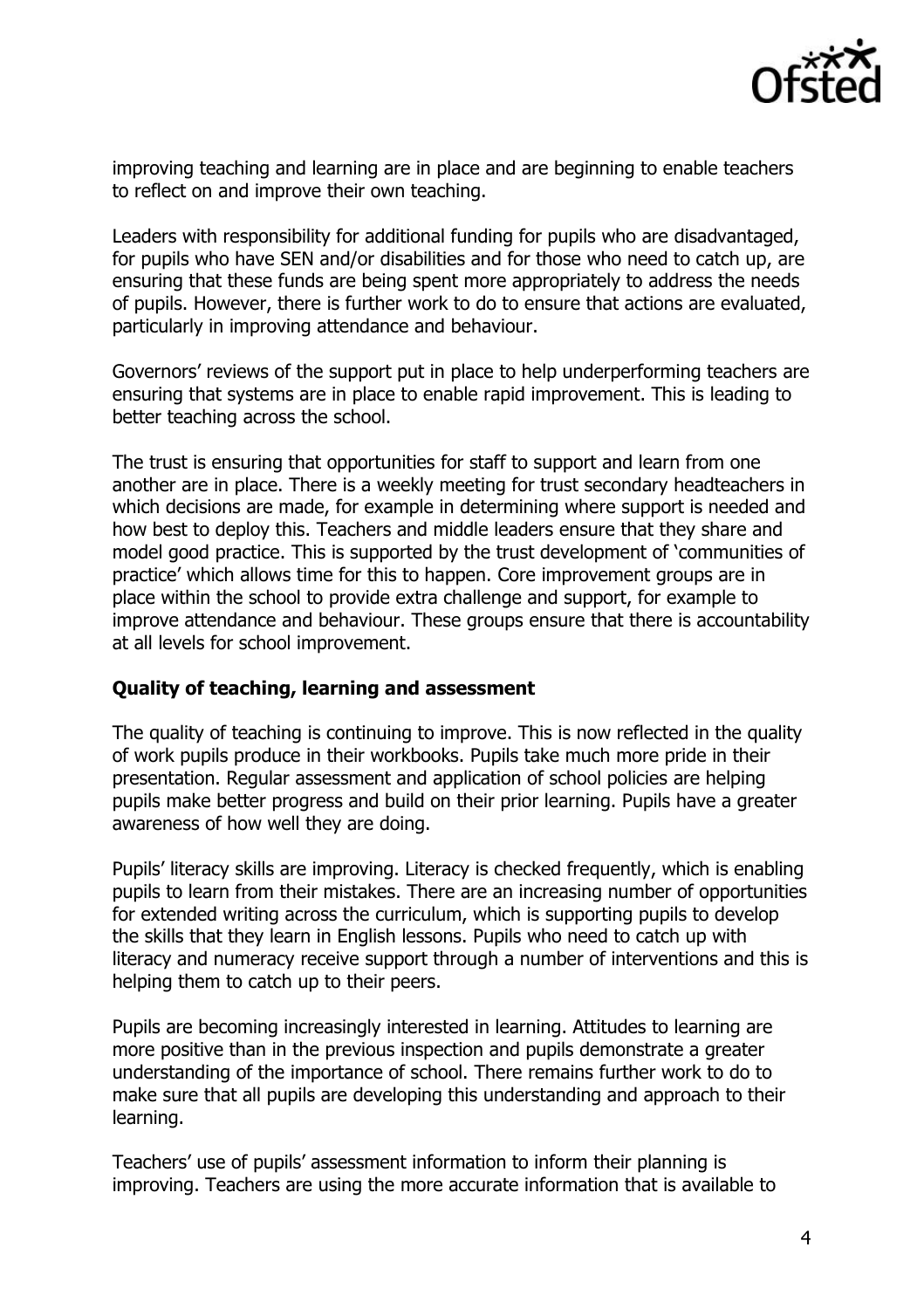

them to begin to personalise learning to meet pupils' individual needs. There is further work to do to ensure that work is sufficiently challenging, particularly for pupils who are the most able.

Systems for assessment are now aligned with those across the trust and there is a planned common assessment across all subjects and year groups. Moderation and standardisation take place regularly and this ensures that assessment, particularly at key stage 4, is accurate.

## **Personal development, behaviour and welfare**

Following the well-managed introduction of a refined behaviour for learning policy in February this year, pupils' behaviour in lessons is calmer. Teachers are managing behaviour while reducing interruption to the flow of learning, meaning pupils can continue to make progress. School information shows that the number of pupils who are disrupting lessons is decreasing and pupils say that behaviour is improving. However, it is too soon to see the full impact of the new policy.

Leaders have put in place a pre-exclusion learning, inclusion and support system to help pupils who are at risk of receiving a fixed-term exclusion. The system ensures that pupils receive support and continue with their school work so that they do not fall behind in their learning. Although fixed-term exclusions remain, as a result of this system, the number of fixed-term exclusions is reducing. It is too soon to see the full impact of the new system.

Pupils are friendly, polite and genuinely interested in visitors who are in the school. Behaviour at breaktime and lunchtime is improving, and most pupils are orderly as they move around school. Some pupils, however, do not arrive punctually to lessons at the end of breaktime and lunchtime. Leaders are aware of this and are addressing it.

Pupils say that they feel safe in school and have someone to speak to if they need help. Staff receive appropriate safeguarding training. School leaders are aware of issues within the locality of the school and work hard to support and educate pupils to overcome challenges and face risks. Pupils say that they, 'leave outside issues at the gate'. Pupils are focusing more on their learning than they did previously.

Pupils' attendance remains a key issue for school leaders. Following a review in March 2018, leaders with responsibility for attendance are implementing new strategies to improve pupils' presence in school. For example, they ensure that the role of the form tutor is clear and that form tutors know their responsibilities in tackling pupils' absence. Leaders are also ensuring that action is taken sooner. An enhanced report has been trialled with Year 8 pupils and has improved the attendance of most pupils who attended poorly in the past. Leaders accept that pupils' attendance must remain a priority and there is continuing work to do to improve it.